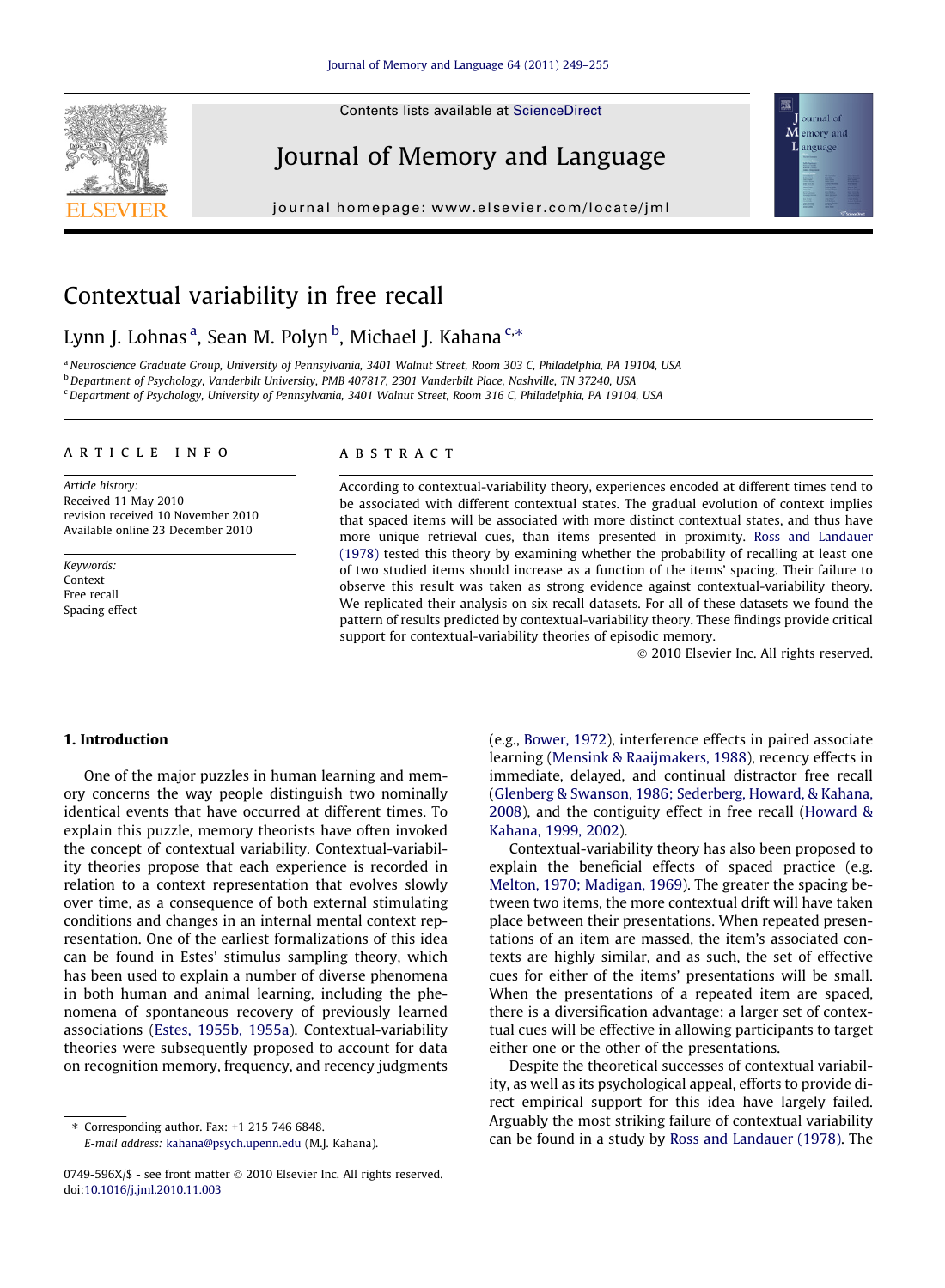authors note that contextual-variability theories apply to both repeated and nonrepeated items. Given that the probability of recalling an item repeated in positions i and  $j$  is equivalent to the probability of recalling either the occurrence of the item in position i or the occurrence of the item in position j, [Ross and Landauer \(1978\)](#page-6-0) investigated how the probability of recalling either of two oncepresented items in positions  $i$  and  $j$  changes with their spacing. They introduced the OR score, the probability of recalling one item or the other, inclusively. Contextual-variability theory predicts that the OR score should increase as a function of the items' spacing. However, [Ross and](#page-6-0) [Landauer \(1978\)](#page-6-0) found that OR scores do not increase as a function of the spacing, or lag, between items.

In the present paper we attempt to replicate the null result reported by [Ross and Landauer \(1978\)](#page-6-0) through a reanalysis of six large free recall studies reported by [Murdock \(1962\), Kahana and Howard \(2005\), Bridge](#page-6-0) [\(2006\), Polyn, Norman, and Kahana \(2009\)](#page-6-0). Contrary to [Ross and Landauer \(1978\)](#page-6-0), we find a significant increase in OR scores for all studies. These findings vindicate the contextual variability account that was sharply challenged by Ross and Landauer's null result.

# 2. Methods

We analyzed data from six free recall studies involving lists of at least 24 items, and for which we could obtain data on the sequence of responses that participants made on each trial. We limited our analyses to studies using longer lists so that we could examine the OR score effect across a range of lags after excluding items from the primacy and recency portions of the serial position curve. After describing the experimental methods used in each of these studies we present our methodology for calculating OR scores and correcting for the effects of serial position.

#### 2.1. Murdock (1962)

Each participant performed immediate free recall on 80 lists of words. Each list comprised words chosen randomly and without replacement from the [Thorndike and Lorge](#page-6-0) [\(1944\)](#page-6-0) word pool with G count >20. Participants were given 90 s for written recall of as many items as they could remember. Among the six list-length and presentation-rate conditions we restricted our analyses to lists of 30 or 40 items presented at a 1 s rate. Fifteen participants contributed to each condition.

#### 2.2. Kahana and Howard (2005)

Sixty-five participants performed delayed free recall of lists with either massed or spaced repetitions of 30 nouns drawn from the Toronto word pool [\(Friendly, Franklin,](#page-5-0) [Hoffman, & Rubin, 1982\)](#page-5-0). Words were presented auditorally at a rate of one per 1500 ms. We restricted our analyses to the massed condition, in which each word was presented three times in succession for a total presentation duration of 4500 ms. For the purposes of the present study,

we defined the serial position of each item as its position in the 30-item list of unique words presented. Thus, although the words are nominally repeated, each unique word had an unambiguous serial position. After the presentation of the last item, participants performed arithmetic problems of the form  $A + B + C = ?$ , where A, B, and C were positive, single-digit integers, until they answered 15 problems correctly in a row. After completing the self-paced distractor task, which took on average 45 s, participants were given 90 s to vocally recall the list.

#### 2.3. Bridge (2006)

One hundred and nineteen participants performed free recall of 18 lists. Each list comprised 25 nouns drawn from the Toronto Word Pool. During each word presentation, participants were given 1100 ms to judge whether the word was ''concrete'' or ''abstract''. Once they made their response, a 200 ms ISI period was initiated. After the presentation of the last item, participants performed arithmetic problems of the form  $A + B + C = ?$ , where A, B, and C are positive, single-digit integers, for 30 s. After this distractor task, participants were given 60 s to vocally recall the list.

#### 2.4. Polyn et al. (2009)

Forty-five participants performed immediate free recall of 34 total lists. Each list comprised 24 items selected from the word association spaces norms (WAS; [Steyvers,](#page-6-0) [Shiffrin, & Nelson, 2004\)](#page-6-0). For each item, participants made either a size or animacy judgment. Items were presented visually for 3000 ms, with an 800 ms ISI, and participants indicated their response during this time via a keypress. After the final item, participants were given 90 s to vocally recall the list. On single-task lists, every word was judged with the same task. On task-shift lists, participants shifted back and forth between the two judgment tasks. We restricted our analyses to the single-task lists.

#### 2.5. Polyn et al. (2009) replication

Sixty participants performed immediate free recall of 48 total lists. The screen was blank for a 1000 ± 200 ms ISI between each word. All other procedures were identical to [Polyn et al. \(2009\)](#page-6-0).

#### 2.6. OR Score Analysis

Following [Ross and Landauer \(1978\)](#page-6-0), an OR score is defined as the probability of recalling either of two once-presented items. Defining the lag of any pair of list items as the difference in their serial positions, we calculated for each participant in each study, the mean OR score across all serial position pairs with a given lag (items in serial positions 4 and 3 would have a lag of 1). We considered lags in the range of 1–6 as pairs with large lags have far less data than pairs with small lags.

In using OR scores to evaluate contextual-variability theory, it is important to control for serial position effects. This is because more widely separated word pairs will be more likely to occupy primacy and/or recency positions,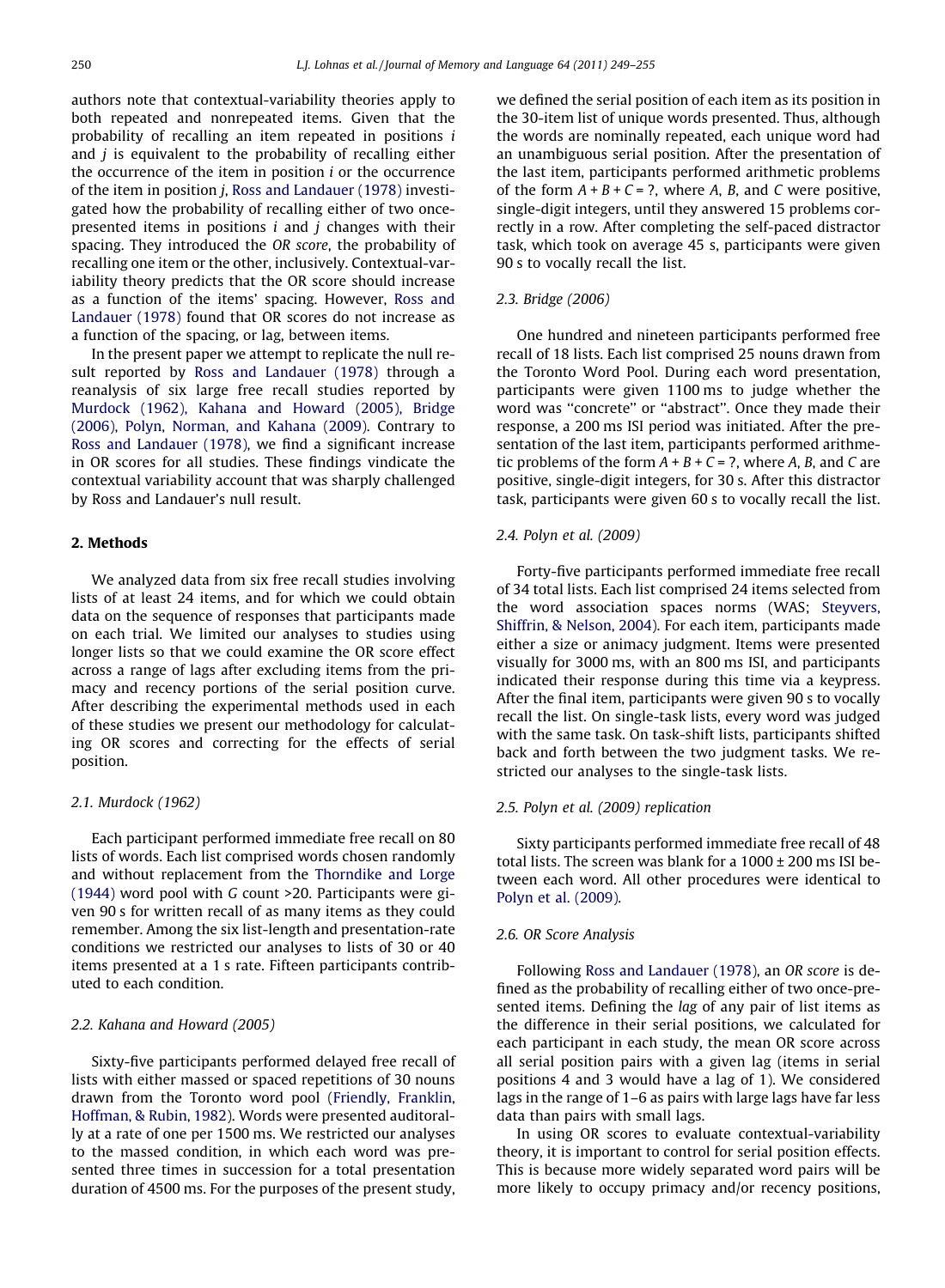where recall is elevated. As such, pairs of words with increasing lag will tend to have higher OR scores simply due to serial position effects. In evaluating the effect of lag on OR scores, we therefore excluded the primacy and recency portions of the serial position curve. To determine the extent of the primacy effect in each data set, we scanned the list starting from serial position 1 to find the first pair of two successive serial positions for which the mean recall probability did not differ significantly from the preceding pair. For example, we used a paired-sample t-test to compare the mean probability of recall at serial positions 1 and 2 with the mean probability of recall at serial positions 3 and 4. If these two distributions were reliably different ( $p < 0.05$ ), then we continued to scan the list by comparing  $\frac{P(2)+P(3)}{2}$  to  $\frac{P(4)+P(5)}{2}$ . Once we reached a serial position *n* such that  $\frac{P(n)+P(n+1)}{2}$  was not reliably different from  $\frac{P(n+2)+P(n+3)}{2}$ , we assumed that we were in the flat mid-list portion of the serial position curve [\(Murdock,](#page-6-0) [1962\)](#page-6-0). We determined the recency portion of the serial position curve in a similar way. We compared recall probability for neighboring pairs of serial positions, starting at the end of the list, until we reached some serial position  $m > n$ such that  $\frac{P(m-2)+P(m-1)}{2}$  was reliably different from  $\frac{P(m)+P(m+1)}{P(m-2)+P(m)}$ but  $\frac{P(m-3)+P(m-2)}{2}$  was not reliably different from  $\frac{P(m-1)+P(m)}{2}$ . We would thus include serial positions  $n$  to  $m$  in our analysis. On average, this led to the removal of  $2.3 \pm 0.5$  primacy serial positions and  $5.0 \pm 1.1$  recency serial positions.

Although the preceding analysis allows us to remove aggregate-level serial position effects, we sought to further control for serial position effects at the level of individual participants. This is important because some participants exhibit stronger primacy or stronger recency than is evident in the average data. We determined the OR scores expected if recall at each serial position is independent of recall at all other serial positions (marginal OR scores). If a participant's probability of recall at serial position  $i$  is  $P(i)$ , then the marginal OR score at lag *l* is:  $OR(l) =$  $\langle P(i) + P(i + l) - P(i)P(i + l)\rangle_i$ . This follows from the definition of independence in probability theory. We define a participant's *adjusted* OR score as the difference between the observed and marginal OR scores. All statistical analyses were performed on these adjusted OR scores. In the Figures shown below, each participant's expected marginal OR score,  $\langle 2P(i)\text{--}P(i)^2 \rangle_i$  was added to the adjusted OR scores at every lag.

#### 2.7. Temporal clustering analysis

To quantify the contiguity effect we computed a percentile-based measure of each participant's tendency to cluster responses according to the temporal structure of the list (henceforth, the temporal clustering score; [Polyn](#page-6-0) [et al., 2009](#page-6-0)). For each output position, we determine the absolute value of the lags between the serial positions of the just-recalled word and the set of not-yet-recalled words. The clustering score at this output position is defined as the proportion of the possible lags greater than the observed lag. Participants who exhibit a strong degree of temporal organization produce high clustering scores, as temporal clustering will cause observed lags to be smaller than average. A participant with a maximum clustering value of 1 always transitions to the available item with the smallest absolute lag relative to the just-recalled item. A clustering score of 0.5 would indicate that transitions were just as likely to be to a neighboring item as to a remote item.

#### 3. Results

To test the contextual variability hypothesis, we performed the OR score analysis of [Ross and Landauer](#page-6-0) [\(1978\)](#page-6-0) on six free recall data sets (see Methods). In each of these datasets, we found OR scores to increase reliably with lag (see [Fig. 1\)](#page-3-0). These results indicate that as the lag between a pair of items increases, the probability of recalling at least one item from that pair also increases, as predicted by contextual-variability theory.

We refer to the positive correlation between OR scores and lag as the OR score effect. Each of the six studies analyzed here exhibits a significant OR score effect, indicating that this effect is robust across experimental conditions. Computing the correlation between OR score and lag separately for each participant, we found nearly 10 times as many participants with correlations above +0.30 than with correlations below -0.30 (66% and 7%, respectively).

A significant OR score effect suggests that recall of items depends on the contexts associated with those items. The order in which items are recalled depends on their associated contexts as well. In free recall, therefore, recalls may be organized according to the order in which items were presented (their temporal organization). To examine the effects of the temporal organization of the list on free recall transitions, [Kahana \(1996\)](#page-5-0) measured the conditional-response probability as a function of lag (the lag-CRP). Given that a participant has just recalled an item from serial position i, the lag-CRP indicates the probability that the next item recalled comes from serial position  $i + lag$ . Lag-CRP analyses have revealed a striking contiguity effect in free recall—neighboring items in the study list tend to be recalled successively with a strong forward bias (see [Kahana,](#page-5-0) [Howard, & Polyn, 2008, for a review.](#page-5-0) This can be seen in [Fig. 2](#page-4-0)A, which shows the lag-CRP across the six studies included in our analyses. The contiguity effect seen in the data implies that recall of neighboring items are not independent. The appendix presents a simple proof to demonstrate that such non-independence implies the existence of an OR score effect in the data.

Contextual-variability theory asserts that items presented further apart have less correlated contextual representations. To the extent that temporal clustering, as seen in the contiguity effect, is driven by the overlap in the contextual representations of neighboring items, the theory predicts that participants who exhibit a stronger contiguity effect would also exhibit a larger OR score effect. To test this prediction, we quantified the OR score effect for each participant as the lag–OR score correlation and we quantified the contiguity effect using the temporal clustering score of [Polyn et al. \(2009\)](#page-6-0) (see Methods). We found a strong positive correlation between the contiguity effect and the OR score effect ( $r = 0.42$ ,  $p < 0.0001$ ). [Fig. 2](#page-4-0)B shows this positive relation by grouping participants into terciles based on their clustering scores.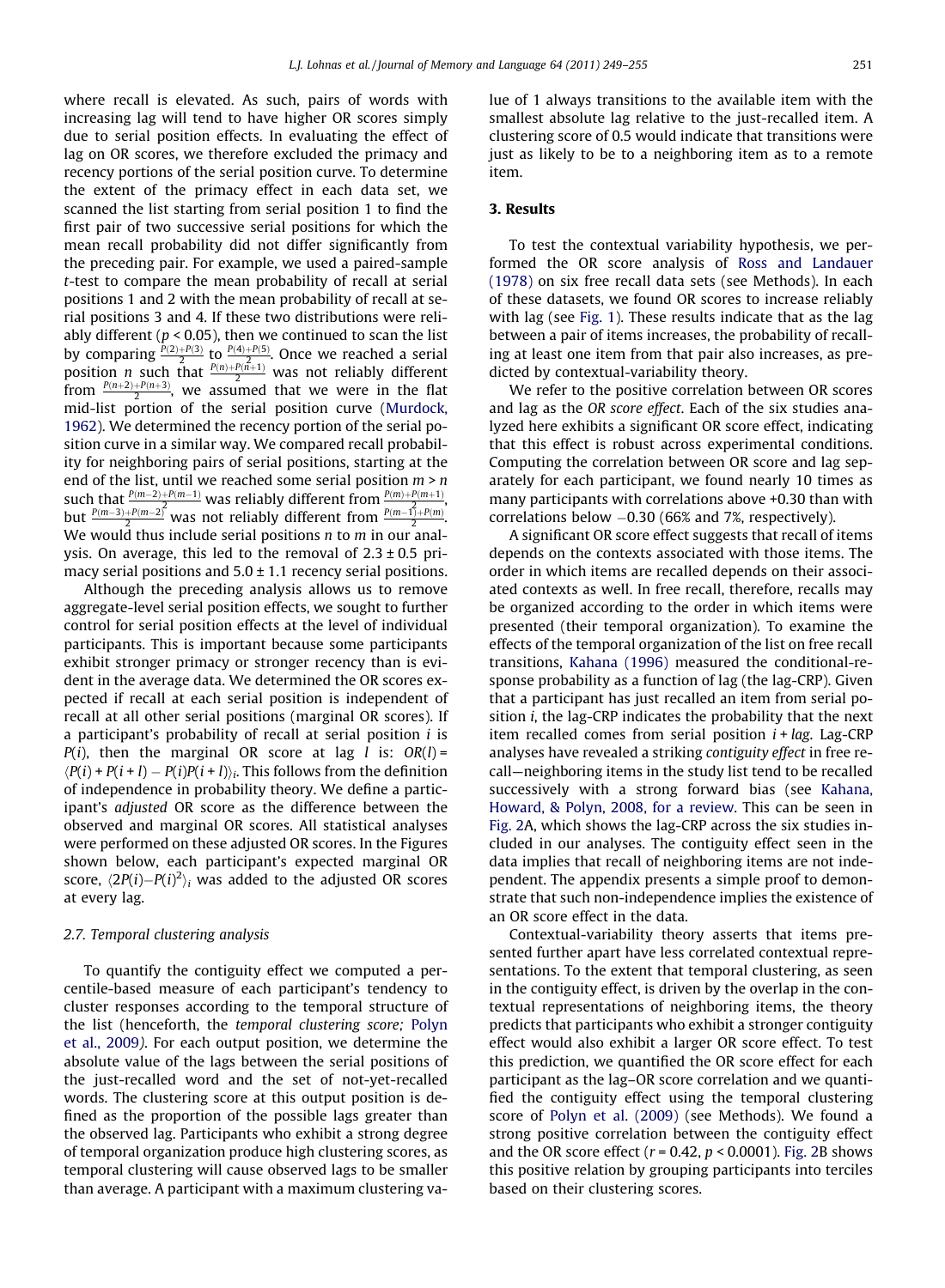<span id="page-3-0"></span>

Fig. 1. The OR score effect. For each of the six studies OR scores increased reliably with the lag between the studied items. The mean lag-OR score correlation across participants is reported in each panel. The distribution of correlation coefficients is significantly positive for each study ( $p$  < 0.005). Error bars represent [Loftus and Masson \(1994\)](#page-5-0) 95% confidence intervals. (A) [Murdock \(1962\),](#page-6-0) list-length = 30. (B) [Murdock \(1962\)](#page-6-0), list-length = 40. (C) [Kahana and](#page-5-0) [Howard \(2005\)](#page-5-0). (D) [Bridge \(2006\)](#page-5-0). (E) [Polyn et al. \(2009\).](#page-6-0) (F) [Polyn et al. \(2009\)](#page-6-0) replication.

#### 4. Discussion

According to contextual-variability theory, context evolves as each list item is presented. As the lag between items  $i$  and  $j$  increases, their associated contexts become less similar. Items associated with more varied contexts should be more easily recalled than items associated with the same context because each distinct context provides an additional retrieval path to the items. Contextual-variability theory thus predicts that the probability of recalling either *i* or *j* increases with lag between the two items.

Consistent with this prediction, we found a significant positive correlation between lag and OR score. We also found a significant positive correlation between participants' OR score effects and their temporal clustering scores. Participants who organized their recalls more strongly according to temporal context exhibited stronger OR score effects.

Our finding of significant OR score effects in six free recall experiments that varied in presentation modality, presentation-rate, encoding task, and list-length raises an obvious question. Why did [Ross & Landauer \(1978\)](#page-6-0) fail to observe this effect? Ross and Landauer's methodology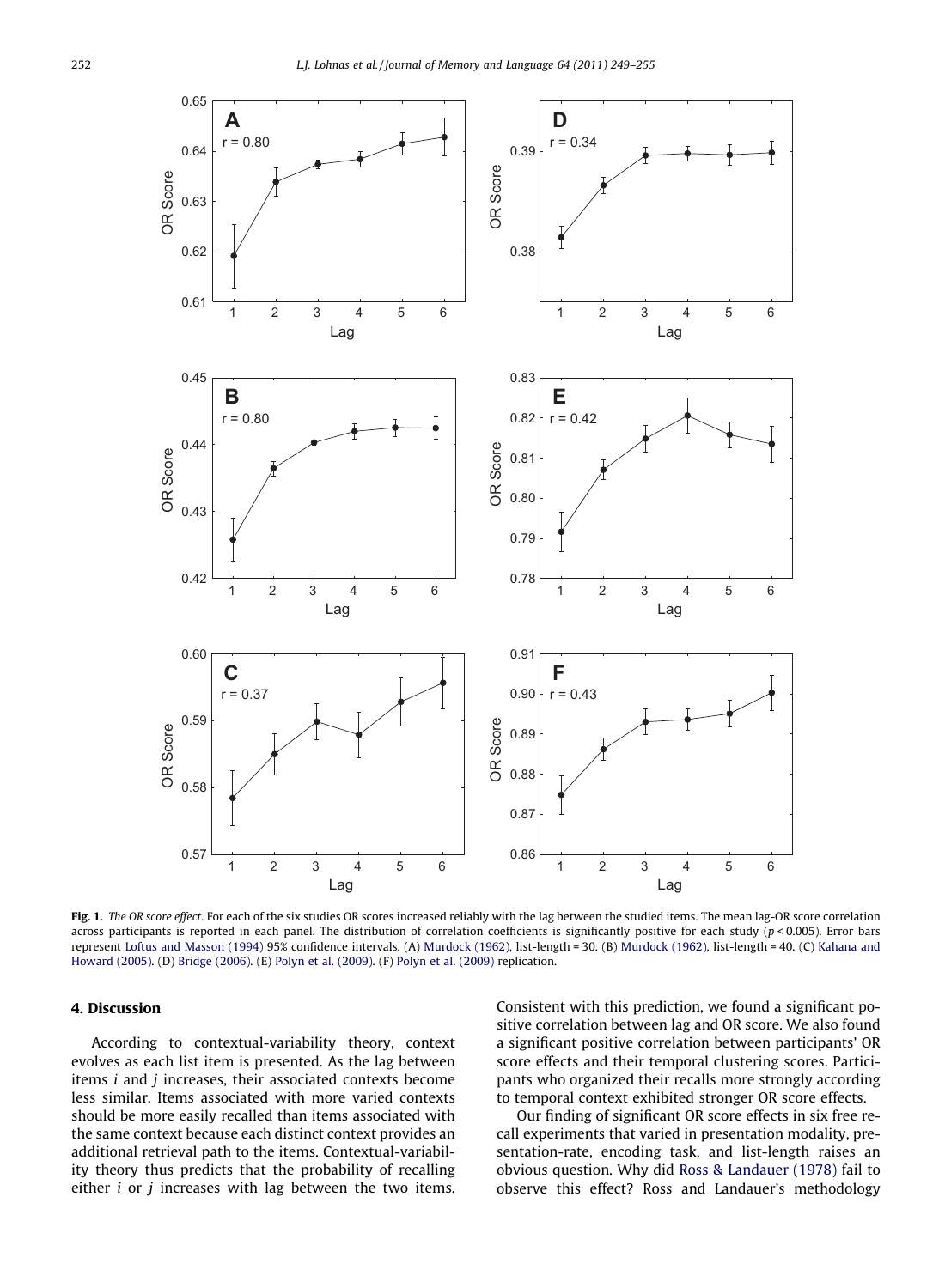<span id="page-4-0"></span>

Fig. 2. The relation between contiguity and OR score effects. (A) The conditional-response probability as a function of lag (or lag-CRP) shows the probability of recalling an item from serial position  $i$  + lag immediately following an item from serial position  $i$ . This curve depicts data averaged across the studies included in our meta-analysis: [Murdock \(1962\), Kahana and Howard \(2005\), Bridge \(2006\), Polyn et al. \(2009\), Polyn et al. \(2009\)](#page-6-0) replication. Error bars represent [Loftus and Masson \(1994\)](#page-5-0) 95% confidence intervals. (B) Using a percentile-based measure of the contiguity effect (Polyn et al.'s temporal clustering score) we examined whether participants who exhibited strong contiguity effects also exhibited a strong OR score effect (quantified as the lag– OR score correlation). We divided participants into terciles according to their clustering score. Error bars represent 95% confidence intervals.

possessed a number of idiosyncratic features. Rather than studying items presented one at a time, as is standard in free recall experiments, they presented pairs of items on study cards. They also used a very long single list and a delayed free recall test. Participants were given a recognition test following free recall, but it was not clear whether they were instructed to study the pairs expecting a recognition test, a recall test, or both. Although it is tempting to speculate on whether these procedural differences, or differences in statistical power, may have limited their ability to detect the OR score effect we are reluctant to do so. Given that our results appear consistently across the six experiments analyzed, we suspect that they are a general feature of free recall, at least for lists of individually presented items.

Although Ross and Landauer failed to observe evidence for fluctuations in context at the level of individual list items, [Glenberg & Lehmann \(1980\)](#page-5-0) did report a significant OR score effect for items from different lists studied on different days. Their result would imply that context varies across experiences that are widely separated in time, and presumably distinguished by the events surrounding each experimental session. Our finding of an OR score effect at the level of individual items within a list supports a much stronger prediction of contextual-variability theory – namely, that fluctuations in context occur at the level of item presentations with a single list presumably studied within a single situational context.

[Ross & Landauer \(1978\)](#page-6-0) introduced the OR score analysis to test contextual variability theories of the spacing effect. The spacing effect is a very robust phenomenon in free recall: people recall a greater proportion of spaced items than massed items, and the recall advantage for spaced items increases with the lag between the repetitions ([Madigan, 1969; Melton, 1970](#page-5-0)). Although we did not analyze the OR score effect in lists with spaced repetitions, contextual variability has played a prominent role in theories of the spacing effect, and Ross and Landauer's failure to observe an OR score effect is often used to refute these theories. As such, we briefly consider how our finding of significant OR score effects in six free recall studies bears on theories of the spacing effect.

The probability of recalling an item repeated in positions  $i$  and  $j$  is equivalent to the probability of recalling either the occurrence of the item in position *i* or the occurrence of the item in position j. The OR score is the parallel calculation for non-repeated items: the probability of recalling either of two once-presented items in positions i and j. Whereas the finding of a significant OR score effect supports the notion of contextual variability, the size of the effect is substantially smaller than the advantage of spaced repeated items in free recall (e.g., [Madigan, 1969; Melton,](#page-5-0) [1970\)](#page-5-0). The great difference in magnitudes, coupled with the intricate pattern of results in the spacing literature, suggest that contextual variability alone cannot fully explain the spacing phenomena.

Study-phase retrieval is one of several alternative mechanisms that have been proposed to explain spacing effects, especially in free recall tasks ([Greene, 1989](#page-5-0)). Study-phase retrieval assumes when an item is repeated, it is not simply associated with a context state. Rather, the state of context is updated by retrieving the contexts associated with that item from when it was presented previously, and adding those to the current state of context [\(Howard & Kahana, 2002; Sederberg et al., 2008](#page-5-0)). Thus, the context at the time of the second presentation includes the context associated with the earlier presentation of the item. This means, effectively, that the context representation after the second presentation of a repeated item is more similar to the context of the first presentation than in the case of unrelated words. Under the assumptions of study-phase contextual retrieval, the time-of-test context will be more similar to contexts of a repeated item than would be the case for a list with non-repeated items. For an item presented in serial positions  $i$  and  $j$ , study-phase retrieval strengthens the association between the item's contexts at presentations  $i$  and  $j$ . Since the presentation at  $i$  is closer to the time-of-test context than  $i$ , retrieving context  $i$  at presentation  $j$  also strengthens the association between context  $i$  and the time-of-test context. This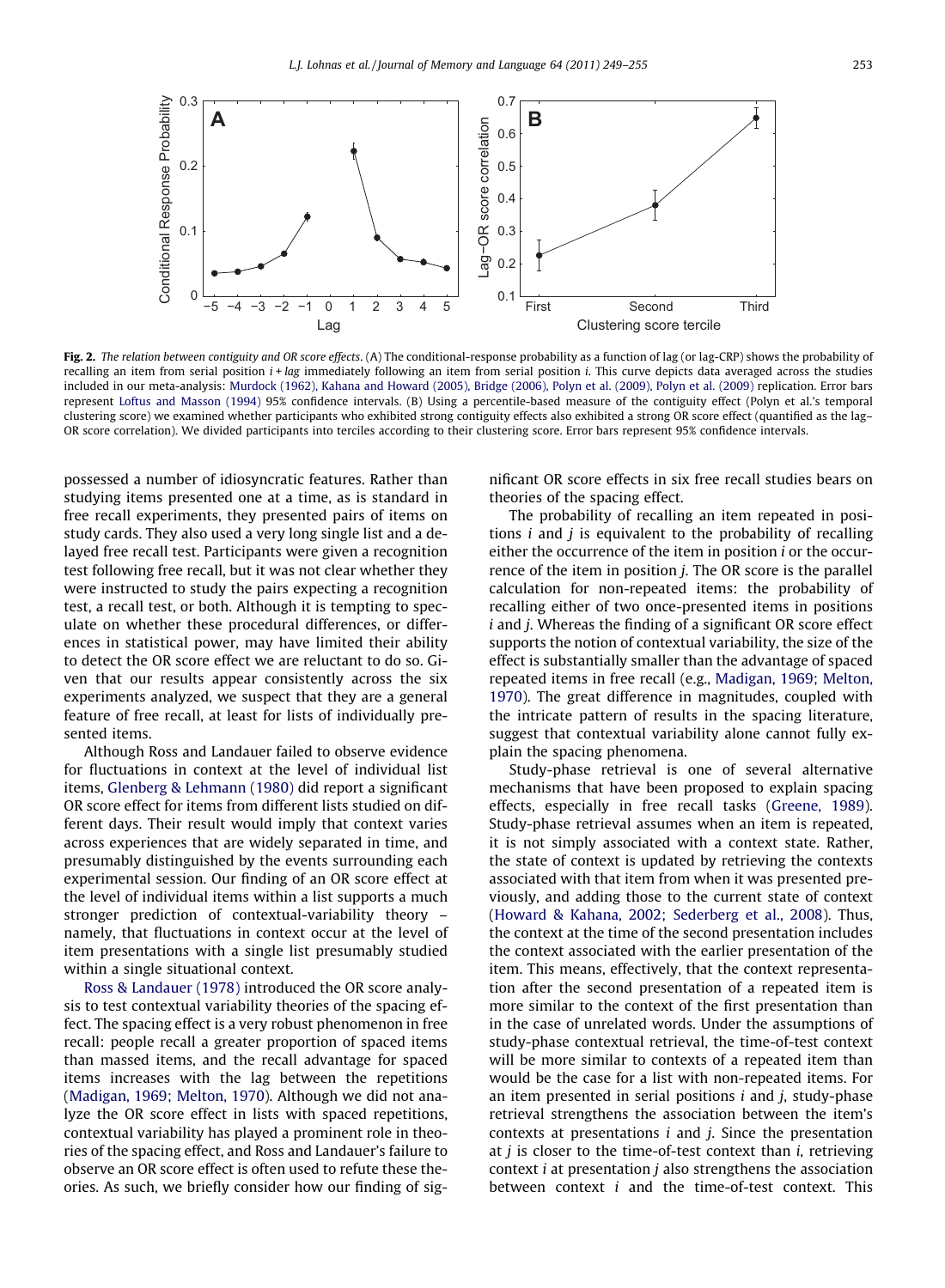<span id="page-5-0"></span>additional advantage does not apply to once-presented items. The interaction between contextual variability and study-phase retrieval both tightens the episodic associations among the repeated items in the list, and moves their representations closer to that of the time-of-test context cue. Thus, study-phase retrieval could greatly magnify the effect of contextual variability. In support of this logic, [Raaijmakers \(2003\)](#page-6-0) successfully fit a wide range of spacing phenomena in recall tasks by incorporating study-phase retrieval into a contextual-variability model of episodic recall. Without this assumption, it is unlikely that Raaijmaker's model would have been nearly as successful.

In studies of the spacing effect, one cannot observe the effect of contextual variability in isolation. Although the principles of contextual variability apply to both repeated and non-repeated items, study-phase retrieval applies only to repeated items. Thus, analyses of OR scores performed on non-repeated items reflect the role of contextual variability only; analyses on recall of repeated items reflect the interaction between contextual variability, study-phase retrieval, and other mechanisms related to repetition of items (e.g., deficient processing of massed repetitions).

In conclusion, the probability of recalling at least one item from a pair increases as the contexts between those items become less correlated. This result implicates a stronger role for contextual variability in free recall than previous studies have suggested.

#### Acknowledgments

This research was funded by National Institutes of Health Grant MH55687 and by a grant from the Dana Foundation. We thank Marc Howard for useful discussion on this manuscript.

# Appendix A. The OR score effect and dependency between recalls

Let  $P(i_0)$  denote the probability of recalling at output position o the item presented at serial position *i*. Suppose *j* and k are two serial positions such that  $|j - i| < |k - i|$ . The contiguity effect implies that:

 $P(j_0|i_{o-1}) > P(k_0|i_{o-1}).$  $P(j_o, i_{o-1})$  $\frac{P(\vec{J}_o, i_{o-1})}{P(i_{o-1})} > \frac{P(k_o, i_{o-1})}{P(i_{o-1})}$  $P(i_{o-}$ by conditional probability definitions.

 $P(j_o, i_{o-1}) > P(k_o, i_{o-1})$  from multiplying by  $P(i_{o-1})$ .

Generalizing the idea of the contiguity effect across output positions yields:

$$
P(j, i) > P(k, i) \tag{A.1}
$$

We use Inequality (A.1) to formally state the dependency between recalls at serial positions.

Theorem 1. Suppose Inequality (A.1) holds. If we consider probabilities only in the flat portion of the serial position curve (i.e. excluding primacy and recency portions), then  $P(i \text{ OR } j)$  <  $P(i \text{ OR } k)$ .

**Proof.** Multiplying Inequality  $(A.1)$  by  $-1$ , and then adding  $P(i) + P(j) + P(k)$  to both sides:

$$
P(i) + P(j) + P(k) - P(j, i) < P(i) + P(j) + P(k) - P(k, i)
$$

We can rearrange terms so that on each side of the inequality sign, the first three terms represent the probability of recalling at least one of two items:

$$
P(i) + P(j) - P(j, i) + P(k) < P(i) + P(k) - P(k, i) + P(j)
$$
\n
$$
P(i \text{ OR } j) + P(k) < P(i \text{ OR } k) + P(j)
$$
\n
$$
P(i \text{ OR } j) - P(i \text{ OR } k) < P(j) - P(k)
$$

Under the assumption that we are at the flat portion of the serial position curve, we can define a small  $\varepsilon$  such that

$$
\forall j, k, |P(j) - P(k)| < \varepsilon
$$

By transitivity,

 $P(i \text{ OR } j) - P(i \text{ OR } k) < P(j) - P(k) \leqslant |P(j) - P(k)| < \varepsilon$  $P(i \text{ OR } j) - P(i \text{ OR } k) < \varepsilon$ 

In the limit as  $\varepsilon \to 0$ 

 $P(i \text{ OR } j) < P(i \text{ OR } k) \quad \Box$ 

# References

- Bower, G. H. (1972). Stimulus-sampling theory of encoding variability. In A. W. Melton & E. Martin (Eds.), Coding processes in human memory (pp. 85–121). New York: John Wiley and Sons (chap. 5).
- Bridge, D. (2006). Memory and cognition: What difference does gender make? Unpublished Honor's thesis, Syracuse University.
- Estes, W. K. (1955a). Statistical theory of distributional phenomena in learning. Psychological Review, 62, 369–377.
- Estes, W. K. (1955b). Statistical theory of spontaneous recovery and regression. Psychological Review, 62, 145–154.
- Friendly, M., Franklin, P. E., Hoffman, D., & Rubin, D. C. (1982). The toronto word pool: Norms for imagery, concreteness, orthographic variables, and grammatical usage for 1080 words. Behavior Research Methods and Instrumentation, 14, 375–399.
- Glenberg, A. M., & Lehmann, T. S. (1980). Spacing repetitions over 1 week. Memory & Cognition, 8, 528–538.
- Glenberg, A. M., & Swanson, N. G. (1986). A temporal distinctiveness theory of recency and modality effects. Journal of Experimental Psychology: Learning, Memory and Cognition, 12, 3–15.
- Greene, R. L. (1989). Spacing effects in memory: evidence for a twoprocess account. Journal of Experimental Psychology: Learning, Memory, and Cognition, 15, 371–377.
- Howard, M. W., & Kahana, M. J. (1999). Contextual variability and serial position effects in free recall. Journal of Experimental Psychology: Learning, Memory, and Cognition, 25, 923–941.
- Howard, M. W., & Kahana, M. J. (2002). A distributed representation of temporal context. Journal of Mathematical Psychology, 46, 269– 299.
- Kahana, M. J. (1996). Associative retrieval processes in free recall. Memory & Cognition, 24, 103–109.
- Kahana, M. J., & Howard, M. W. (2005). Spacing and lag effects in free recall of pure lists. Psychonomic Bulletin & Review, 12, 159–164.
- Kahana, M. J., Howard, M. W., & Polyn, S. M. (2008). Associative retrieval processes in episodic memory. In H. L. Roediger, Jr. & J. Byrne (Eds.). Cognitive psychology of memory. Vol. 2 learning and memory: A comprehensive reference (vol. 4). Oxford: Elsevier.
- Loftus, G. R., & Masson, M. E. J. (1994). Using confidence intervals in within-subject designs. Psychonomic Bulletin & Review, 1, 476–490.
- Madigan, S. A. (1969). Intraserial repetition and coding processes in free recall. Journal of Verbal Learning and Verbal Behavior, 8, 828–835.
- Melton, A. W. (1970). The situation with respect to the spacing of repetitions and memory. Journal of Verbal Learning and Memory, 9, 596–606.